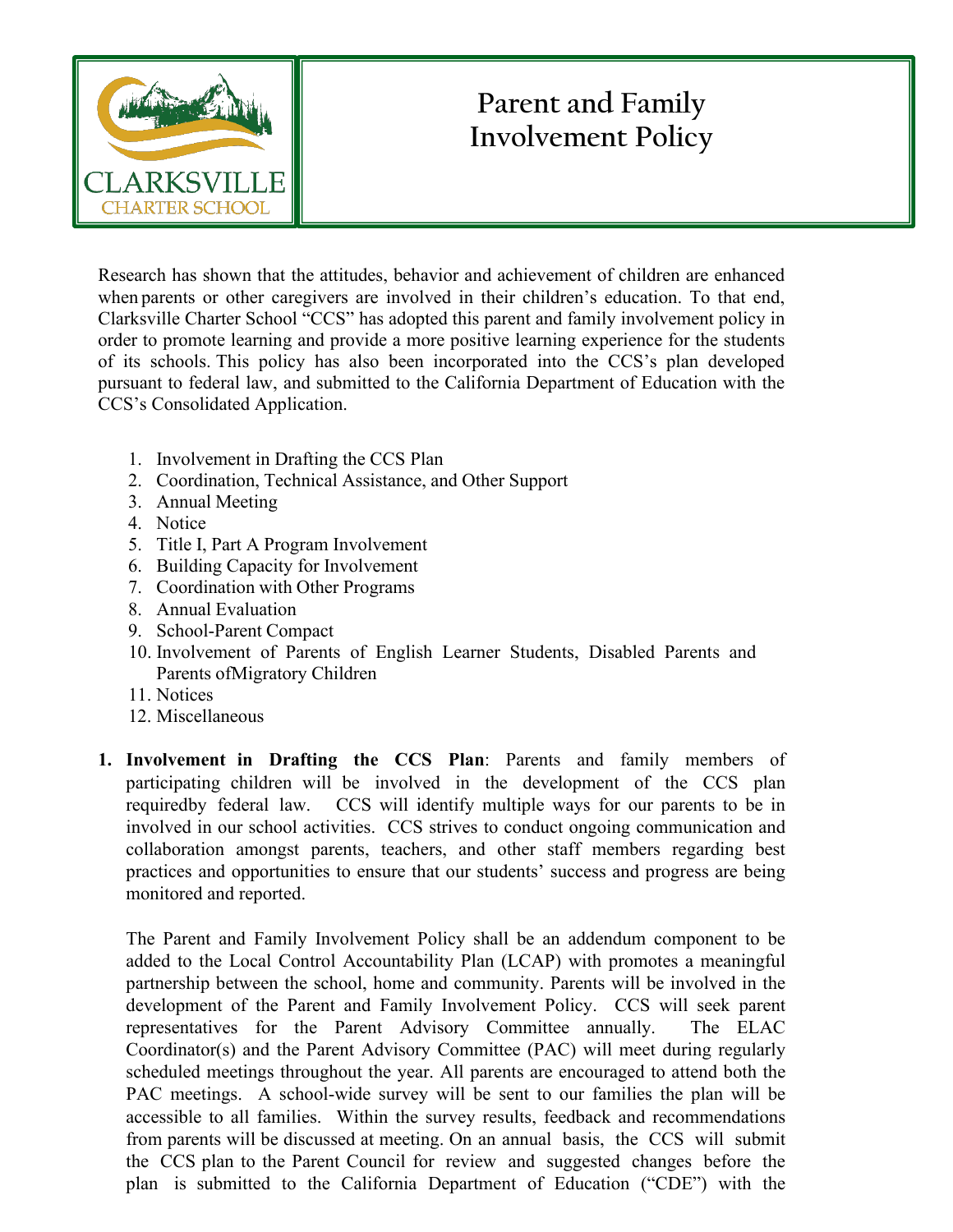Consolidated Application. In addition, all parents of participating children will annually be invited to review the CCS plan and submit comments.

If the CCS plan is not satisfactory to the parents of participating children, the CCS will submit any comments from parents of participating children with the CCS plan when it is submitted to the CDE.

- **2. Coordination, Technical Assistance, and Other Support:** CCS will provide the coordination, technical assistance and other support necessary to assist in planning and implementing effective parent and family involvement activities to improve student academic achievement and school performance in the following ways.
	- CCS will distribute 95% of the funds reserved pursuant to federal law (20 U.S.C.  $§6318(a)(3)(A)$  to the school for parent involvement activities.
	- CCS will develop the necessary technical assistance for planning and implementing effective parent involvement activities to improve student academic achievement and school performance.
- **3. Annual Meeting:** Within 60 days of the first day of school, the School shall convene an annual meeting to which all parents of children participating in Title I, Part A programs are invited and encouraged to attend. The School will hold a minimum of 2 additional meetings to ensure the maximum parental participation, providing the same information, to be offered at flexible times, such as in the morning or evening. The information provided at the meetings will inform parents of the School's receipt of Title I, Part A funds and the specific requirements of Title I, Part A. Additionally, parents shall be informed of their rights to be involved in Title I, Part A programs.
- **4. Notice:** Within 30 days of the beginning of school, the School will send including, but not limited to communication via e-mail, school website, social media, English Language Advisory Committee, and/or placed in a Back to School communication to parents of participating children and to the School which will contain, but not be limited to, the following information:
	- CCS will monitor students' progress in meeting the challenging state academic standards by:
		- (A) developing and implementing a well-rounded program of instruction to meet the academic needs of all students;
		- (B) identifying students who may be at risk for academic failure;
		- (C) providing additional educational assistance to individual students the school determines need help in meeting the challenging State academic standards; and
		- (D) identifying and implementing instructional and other strategies intended to strengthen academic programs and improve school conditions for student learning.
	- CCS will support efforts to reduce the overuse of discipline practices that remove students from educational opportunities, which may be identifying and supporting high rates of discipline, disaggregated by each of the student groups.
	- CCS will support programs that coordinate and integrate:
		- (A) academic and career and technical education content through coordinated instructional strategies, that may incorporate experiential learning opportunities and promote skills attainment important to in-demand occupations or industries in the State; and
		- (B) work-based learning opportunities that provide students in-depth interaction with industry professionals and, if appropriate, academic credit.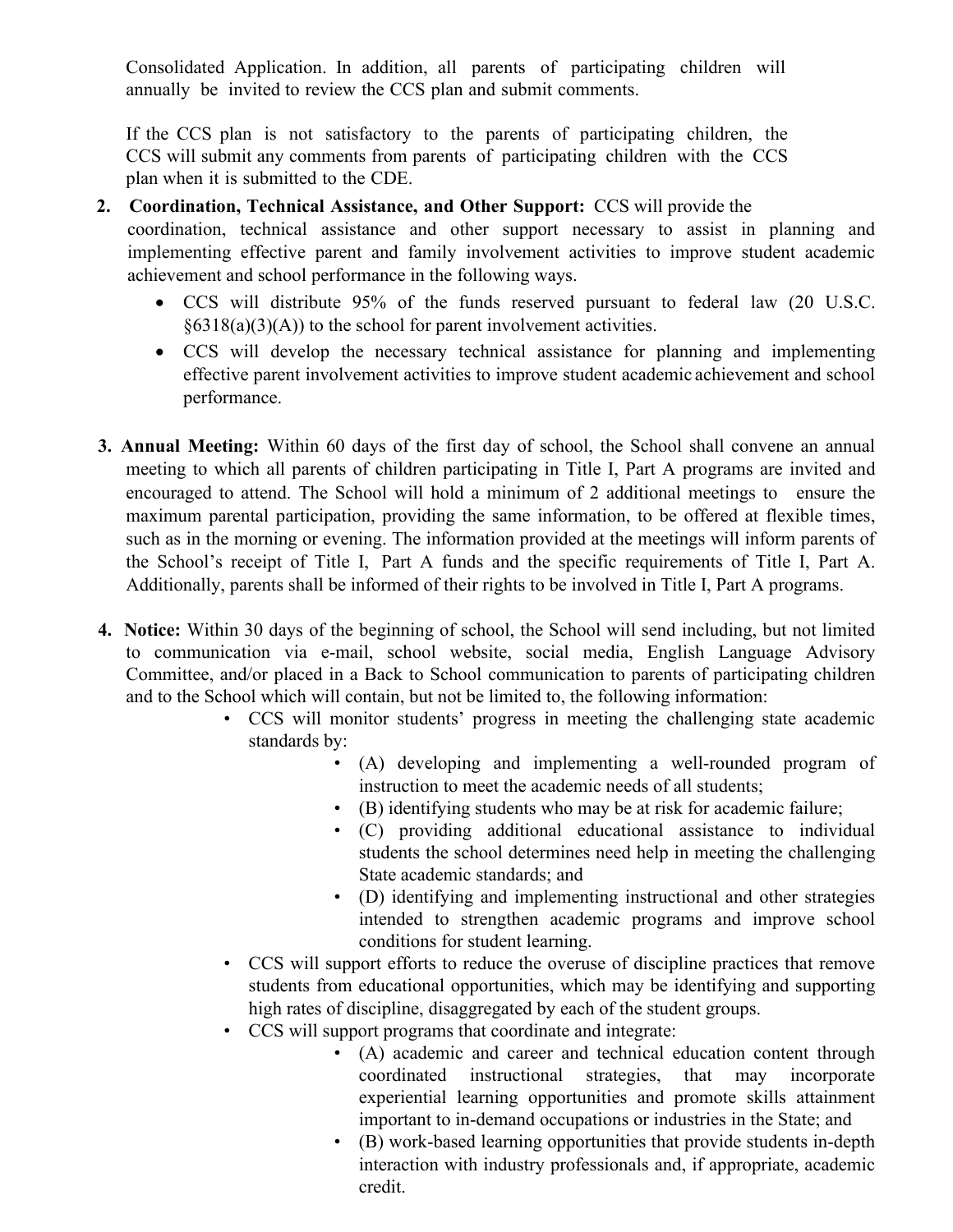- Parents rights for participation in Title I, Part A programs will receive communication at the annual meeting regarding participation. The participation component will also be provided in the annual notice, as well.
- Parents will be involved in joint planning of the school's programs. The school will continue to seek an adequate representation of parents of participating children.
- Meetings may be held virtually or in-person
- Parents are encouraged to participate in family involvement opportunities throughout the year. Involvement opportunities such as ELAC, Multi-Cultural workshops, Enrichment opportunities. Other examples could be Science Fair, Book Clubs, etc.
- During the PAC meetings, opportunities to communicate regarding the CCS LCAP and Federal Addendum will occur to discuss how both state and federal funds are improving academic quality by the implementation of standards. A continued focus on providing effective instructional strategies and a data-driven assessment wheel to monitor student's academic progress.
- CCS will use forms of academic assessment used to measure student progress and the achievement levels of the challenging State academic standards;
	- CCS will utilize a benchmark diagnostic and for grades 3-12 an interim assessment. For students that qualify, the school will utilize data from the ELPAC to assist in monitoring.
	- CCS allocates student funds for curriculum to meet the California State Standards. Teachers will work with families to ensure that the curriculum is the best fit to meet the educational needs of the student.
- An invitation to attend the annual meeting and additional meetings, providing information about the purpose of the meetings and the dates and times.
- A copy of the most current Parent and Family Involvement Policy and a feedback form for parents to comment on its content.
- In addition to mailing this notice to parents of participating children, the School will post the information on its website.
- **5. Title I, Part A Program Involvement:** In order to involve parents in an organized, ongoing and timely way in the planning, review and improvement of Title I, Part A programs, the parent involvement policy and, the School will involve parents of

participating students as follows:

- The School will conduct at least 4 Family Learning Events each year where all parents of participating children will be invited to the School to learn about the different Title I, Part A programs, details of this policy These meetings will be held at flexible times during the day.
- The School will publish a notification of upcoming participation opportunities.
- If requested by parents of participating children, the School will schedule regular meetings where parents are able to formulate suggestions and to participate, as appropriate, in decisions relating to the education of their children. The School will respond to such suggestions within one to two weeks.
- If the schoolwide program plan is not satisfactory to parents of participating children, the School will submit any parent comments on the plan when it submits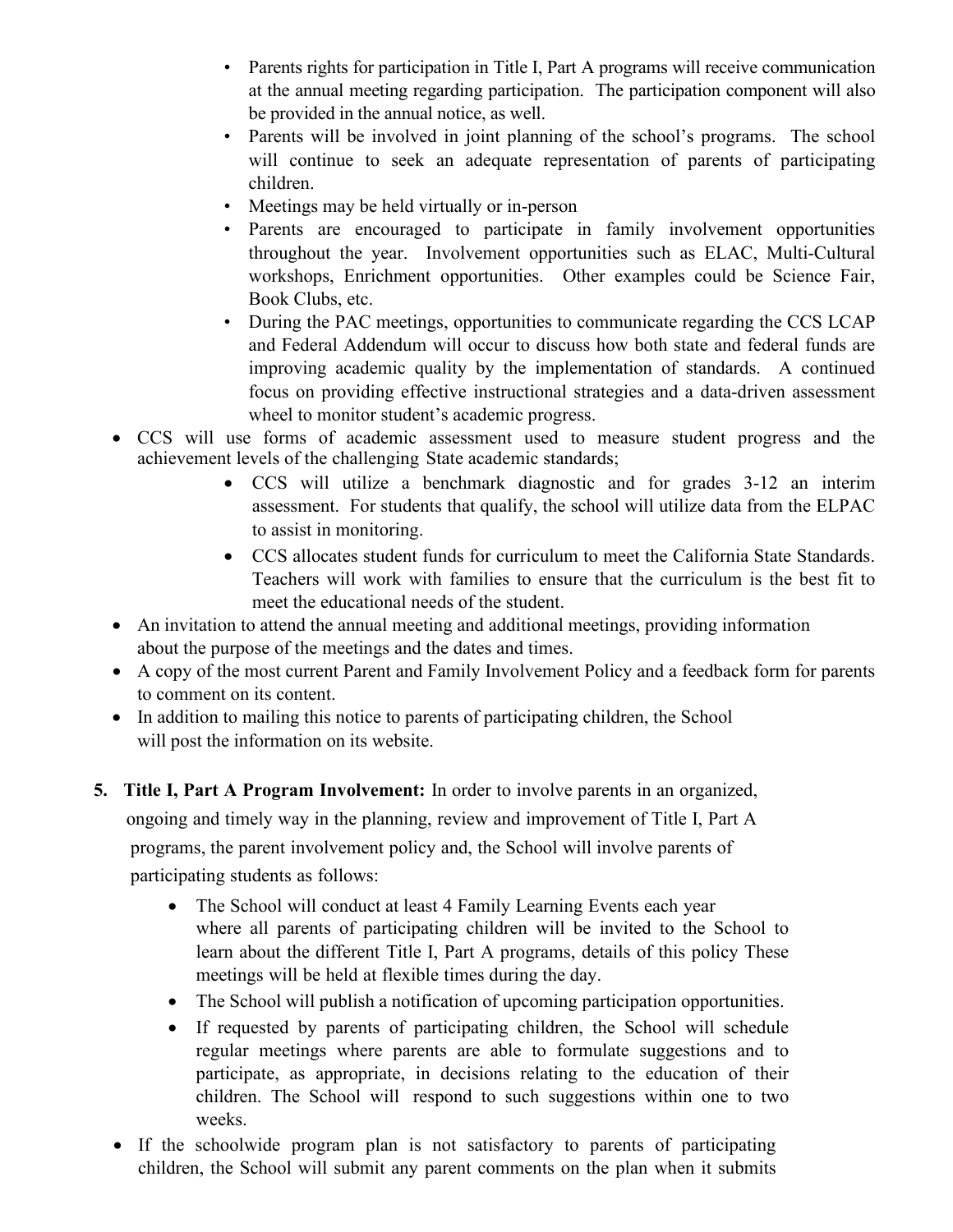the plan to the CCS

## **6. Building Capacity for Involvement:**

## **A. Standards, Assessments, Title I Requirements, Monitoring Progress and Improving Student Achievement**

In order to ensure effective parental involvement and support a partnership among CCS, parents and the community to improve student academic achievement, CCS will provide the following programs to assist parents in understanding the challenging State academic standards, State and local academic assessments, Title I requirements, and how to monitor their child's progress and work with educators to improve the academic achievement of their children (collectively referred to "Standards and Requirements"):

- Parents will be invited to parent education events to learn about State and local academic assessments and to view sample tests.
- Parents will be invited to attend family involvement events to cover a broad course of study.
- Parents will partner with their teacher to ensure that the work assigned for the learning Period is aligned with state standards.
- Parents will have access to resources to inform them of the high expectations and standards required at their child's grade level.
- Parents will have access to parent training on educational modalities, curriculum, teaching strategies, software and access to the parent portal for up-to-date information.
- Parents will be provided with materials to improve student achievement.
- The school shall educate teachers, school staff and school leaders, with the assistance of parents, in the value and utility of contributions of parents, and how to work alongside parents to implement parent programs.
- The school will provide such other reasonable support for parental involvement activities as parents may request (20 USC 6318 (e)(14))

# **B. Helping Parents to Work with their Children**

In an effort to increase foster parental involvement, CCS will provide materials and training to help parents to work with their children to improve their children's achievement through the following programs.

- CCS will provide parents with access to literacy programs that bond families around reading and using the public library.
- The school's psychologist will work with parents to better understand their children and the issues facing them.
- CCS will collaborate with parents how to provide academic support to meet academic needs.

### **C. Education on Parent Involvement**

CCS will annually educate teachers, pupil services personnel, administration, leadership team and other staff, with the assistance of parents, in the value and utility of contributions of parents, and in how to reach out to, communicate with, and work with parents as equal partners, implement and coordinate parent programs and build ties between parents and the School. The training shall take place each year in staff orientations, annual staff development materials, monthly staff professional learning communities and other in-service trainings held throughout the school year.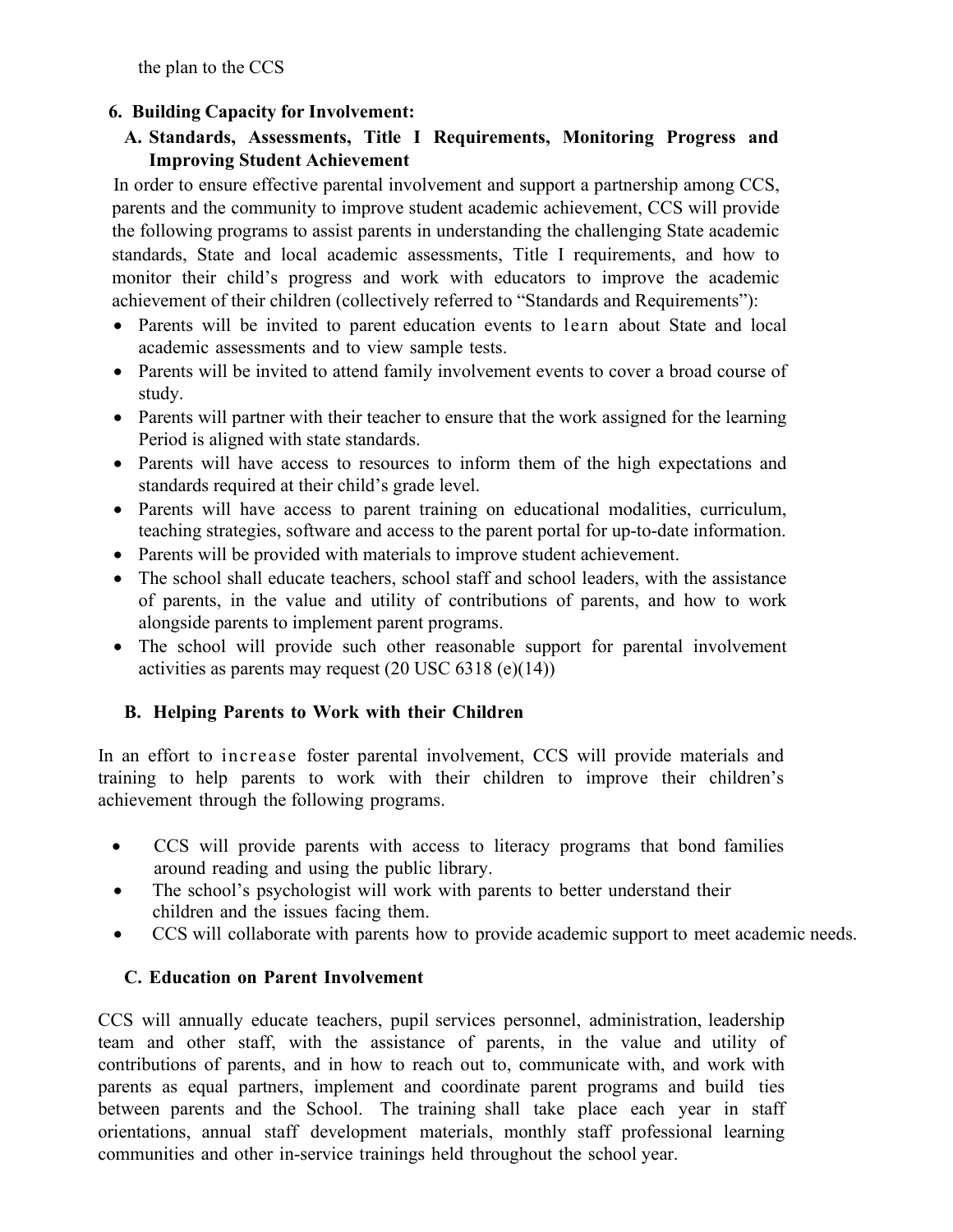• In order to better understand what works best for the current parents of participating children attending CCS, the education will take place after the following research is done (which shall be accomplished within the first 90 days of the school year.)

**7. Coordination with Other Programs:** CCS shall, to the extent feasible and appropriate, coordinate and integrate parent involvement programs and activities with other federal, state and local programs. CCS will coordinate and integrate parent involvement programs and activities with these programs as follows:

• Requiring that the school conduct meetings involving parents with students in all grade levels, to discuss the developmental and other needs of individual children

**8. Annual Evaluation:** CCS, with the involvement of parents, shall conduct an annual evaluation of the content and effectiveness of this family involvement policy in improving the academic quality of the schools served under Title I, Part A, including identifying barriers to greater participation by parents in activities under federal law. CCS will pay particular attention to parents who are economically disadvantaged, are disabled, have limited English proficiency, have limited literacy, or are of any racial or ethnic minority background. CCS will use the findings of such evaluation to design strategies for more effective parental involvement and to revise, if necessary, this family involvement policy. The Parent Involvement Policy Evaluation will take place with an end of the year survey, and also within meetings throughout the year.

**9. School-Parent Compact:** At the beginning of each school year, the School will enter in to School-Parent Compacts with parents of participating children. The School-Parent Compact will outline how parents, the entire school staff and students will share the responsibility for improved student academic achievement and the means by which the School and parents will build and develop a partnership to help children achieve the State's high standards. The Parent Council will annually evaluate the effectiveness of the School-Parent Compact and provide feedback and suggestions for revision. During learning period meetings, teachers will collaborate with parents on an ongoing discussion with student's academic progress. The teachers will ensure regular two-way, meaningful communication occurs between the teacher and the school. To the extent practicable, in a language that family members can understand.

**10. Involvement of Parents of English Learners, Disabled Parents and Parents of Migratory Children:** CCS shall implement an effective means of outreach to parents and family members of limited English proficient students to inform them regarding how they can be involved in the education of their children, and be active participants in assisting their children to attain English proficiency, achieve at high levels in core academic subjects and meet challenging State academic achievement standards and State academic content standards expected of all students. To accomplish this goal, CCS will do the following: